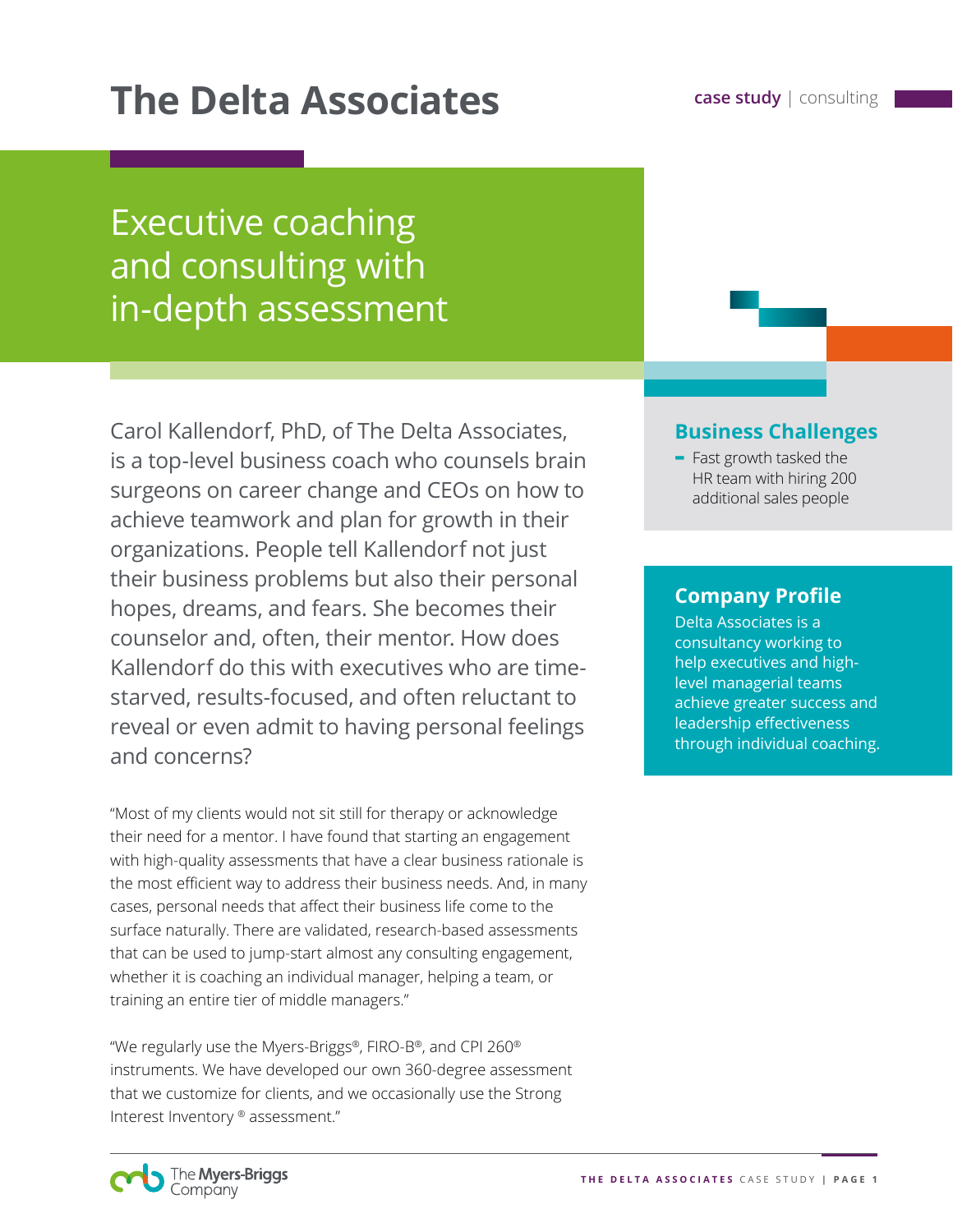### **The Delta Associates**

Participants begin by taking one or two assessments, online if possible, and receiving personalized feedback. Kallendorf observes that "the payback is immediate when my clients and I can focus right off the bat on what really matters in terms of the business problem." And the side benefit of new personal awareness can be just as important. "So often we get an immediate 'aha!' reaction to an assessment. Clients are likely to see themselves revealed in a way that encourages them to acknowledge and bring forth their own needs."

Why is this important? "Self-understanding is so often the key to recognizing how others see and react to us, and that is essential for managerial and team effectiveness. When clients extend these insights to their personal lives, the connection between personal satisfaction and business success is highlighted."

In one case, The Delta Associates was brought in to help a call center's management team work more effectively. They used multiple assessments to probe for problems and identify opportunities for improvement among the 13 managers.

Low resilience scores on the CPI 260 instrument for four of the managers provided the insight necessary for Kallendorf to identify stress issues. The four were immensely relieved to have the nature of their stress explained and discussed. The senior manager, whose Myers-Briggs personality type indicated she was unlikely to have been aware of or sensitive to her subordinates' concerns, was completely surprised by the findings and eager to help.

#### **Solution**

Kallendorf prescribed specific training exercises to address the management team's needs. Some jobs were restructured to fit the specific managers better. And the results? In this formerly highturnover call center, retention has significantly improved at the management level and among the customer service specialists they manage. With a dramatic track record of improving retention, the senior manager has cemented her stature inside the organization.

#### **Solution**

- **-** Use assessments and specific training exercises to address a management team's needs
- **-** Provide individual coaching to geographically-separate business unit presidents

Assessments… enable us to customize our coaching and training for each client while saving the client (and us) a great deal of time.

**Carol Kallendorf,**  PhD, The Delta Associates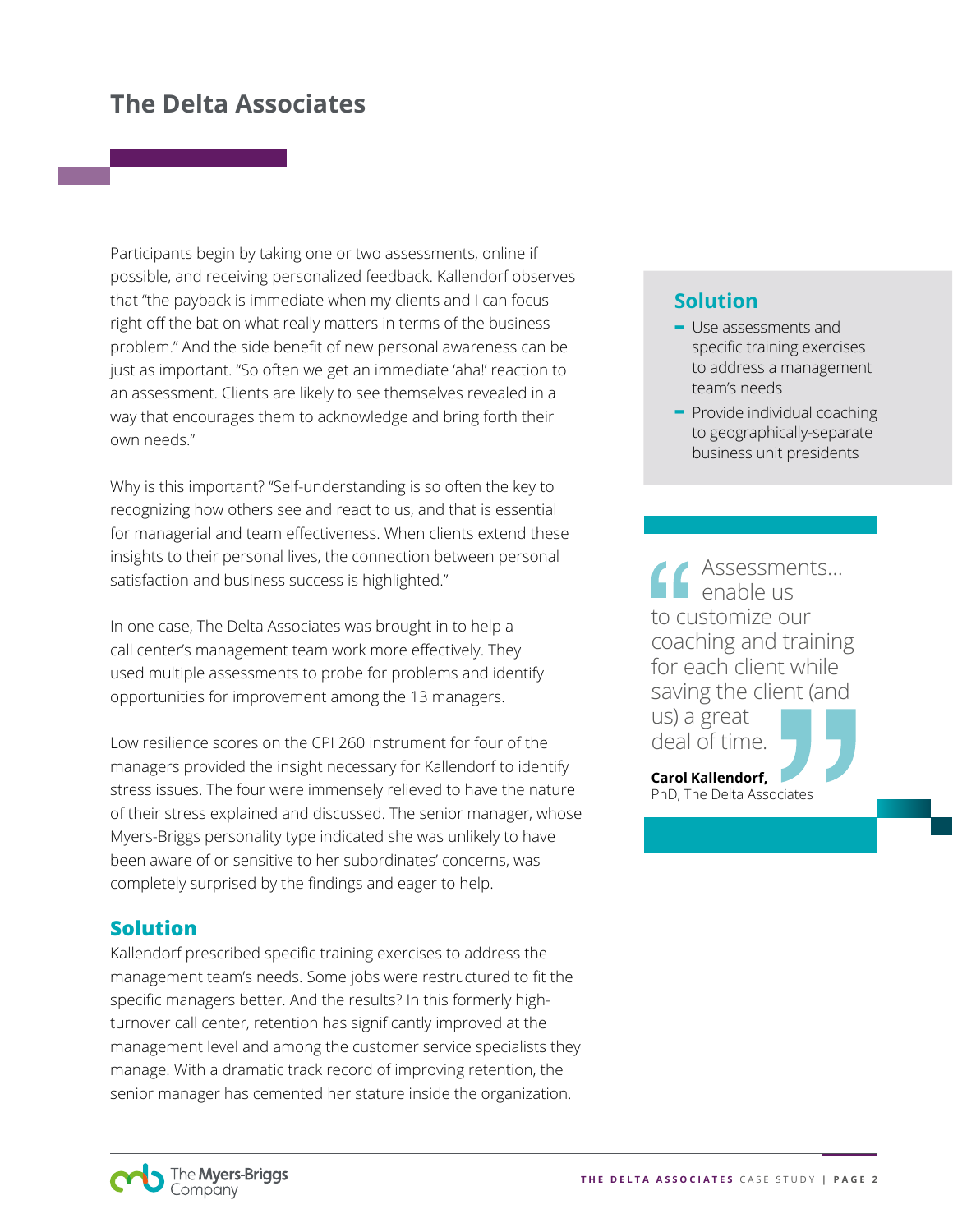## **The Delta Associates**

In another case, Kallendorf used assessments to provide individual coaching to the presidents of several geographically separate business units in a manufacturing company. Results included:

- **-** Helping one individual understand why his interpersonal style had gotten him fired from a previous job in spite of business successes—and how to avoid the pitfalls this time
- **-** Bringing to the surface a president's stress resulting from the conflicting demands of work life and home life—and developing a plan to solve the problem
- **-** Helping an individual rediscover his passion for horseback riding just the outlet he needed

This is where Kallendorf's own experience helps her make the point that there is a strong connection between personal needs and business success. You see, Kallendorf took up boxing after she turned 40. She now follows a very serious training regimen and faces very serious opponents, including the reigning women's flyweight world champion. "Most executives, no matter how good at what they do, need a passion outside their work life. For me, it is boxing," says Kallendorf. "To succeed in business, one must not only put one's business life in order but also integrate success on the job with personal fulfillment outside the workplace."

#### **Results**

"We have built a reputation for bringing our clients expertise and saving them time," says Kallendorf. "Assessments are essential for both halves of this equation. They enable us to customize our coaching and training for each client while saving the client (and us) a great deal of time."

Once they have experienced assessments in practice, Delta's clients frequently look for applications that go well beyond self-awareness. One client organization has given its salespeople training in Myers-Briggs psychological type in order to help them take the approach most likely to be effective with prospective buyers. Another client, a major law firm, uses knowledge of psychological type to aid in jury selection and in presenting its cases. Delta has developed a

#### **Results**

- **-** Increased retention and lower turnover
- **-** Identifying stress-relieving activities and creating action plans to manage future stress
- **-** Higher self-awareness around interpersonal behaviors and perceptions by others of those behaviors
- **-** Using assessments for unbiased preemployment testing

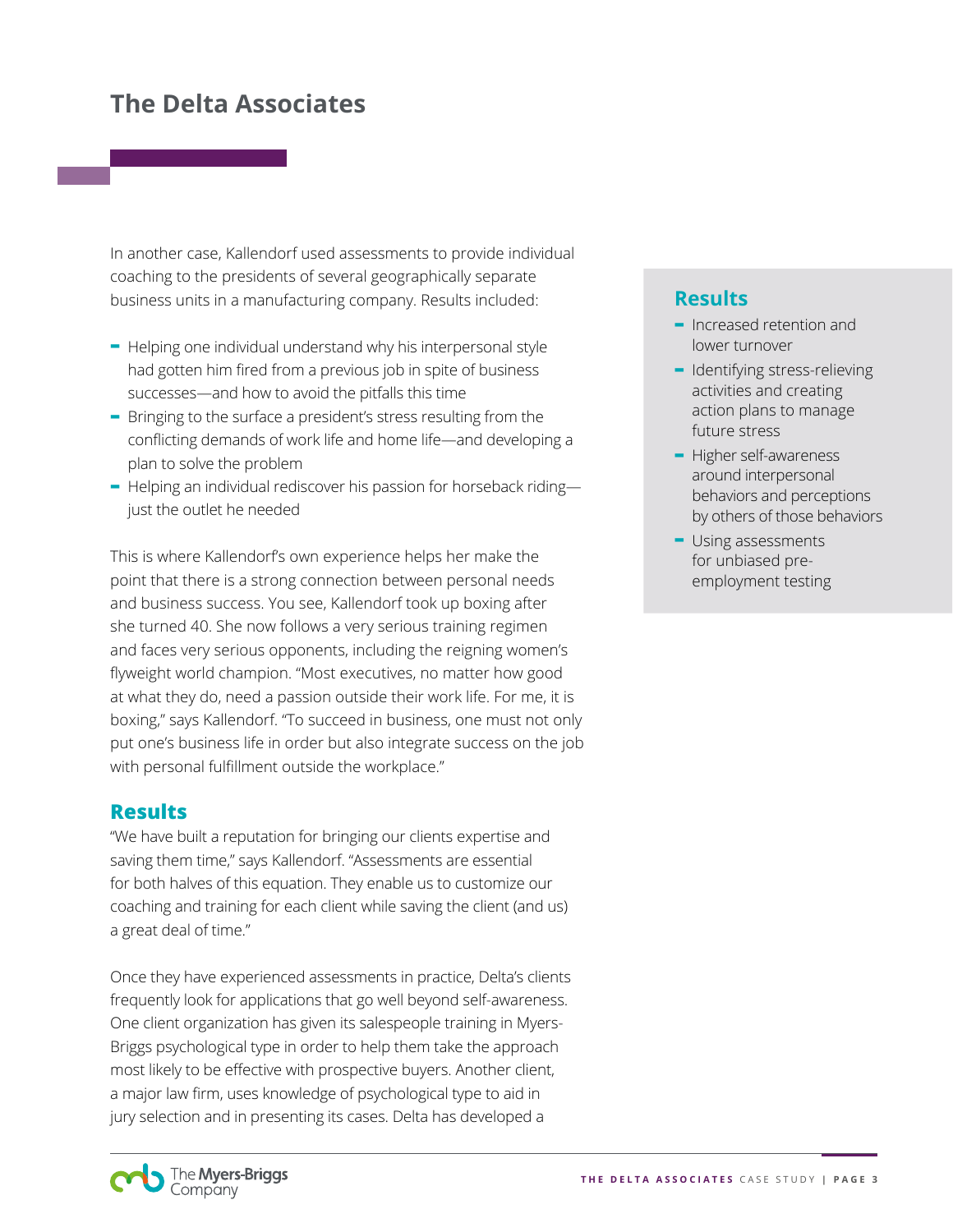## **The Delta Associates**

360-degree feedback instrument specifically for use by venture capital and angel investors. And it is helping a growing number of its clients use pre-employment testing customized to their needs.

For Kallendorf, using assessments as a core element in her work comes naturally. "I love teaching, and I'm in a business where I must know both the needs and the learning style of each and every 'student.' I would be far less productive and effective without assessments."

The Delta Associates uses the following assessments regularly in its consulting and coaching practice:

- **-** Myers-Briggs Type Indicator® (MBTI®) instrument—the most widely used assessment of psychological type preferences. A great door opener, because many have heard of it and most find their own portrait very revealing.
- **-** Fundamental Interpersonal Relations Orientation–Behavior ™ (FIRO-B®) assessment—helps people understand their own and others' behavior. Very powerful for managers and teams when used in conjunction with the MBTI assessment.
- **-** CPI 260® instrument—employs 18 different scales to help users understand how others see them. The Coaching Report for Leaders is particularly useful for interpreting the results for managers and executives.